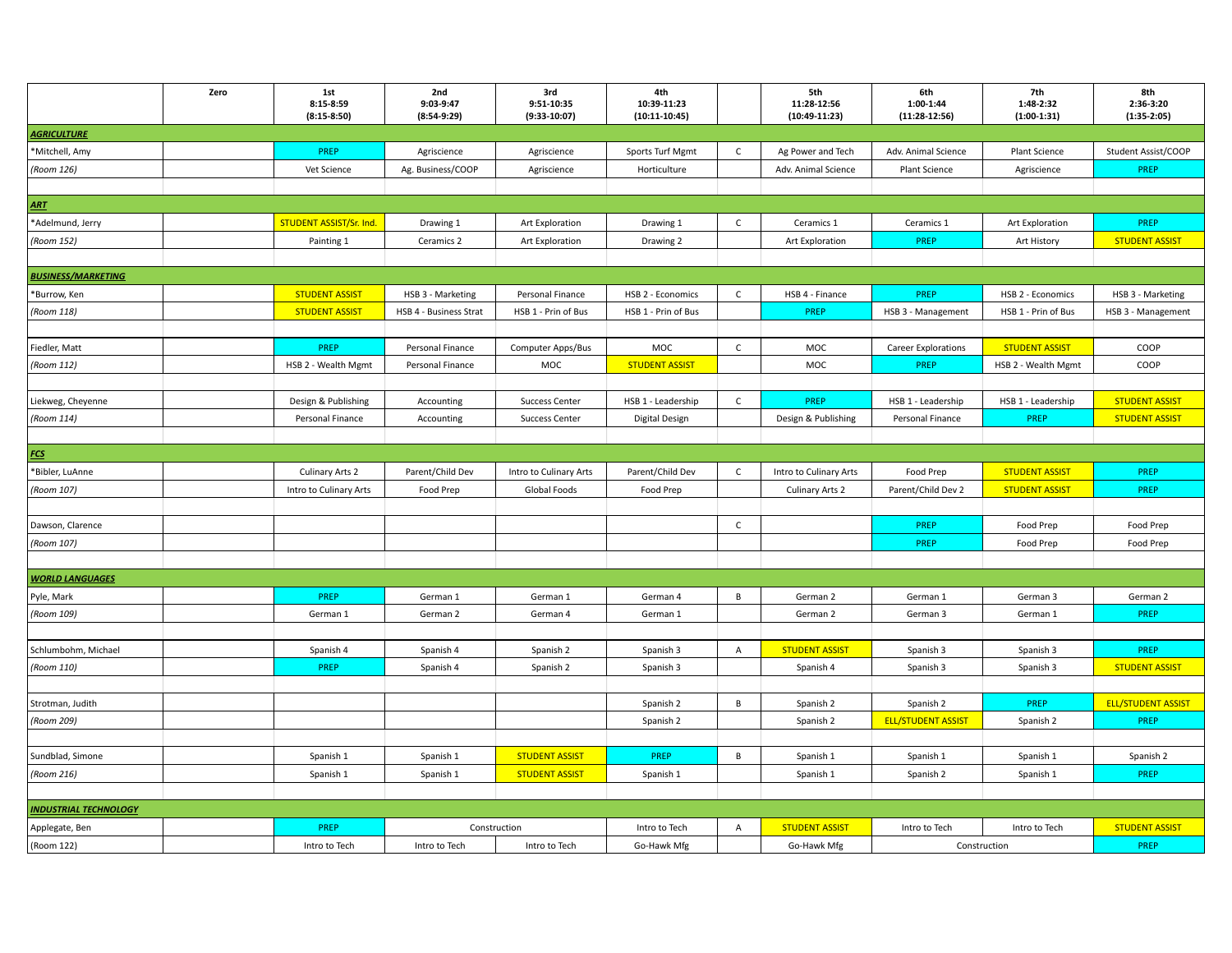|                                | Zero | 1st<br>8:15-8:59<br>$(8:15-8:50)$     | 2nd<br>9:03-9:47<br>$(8:54-9:29)$ | 3rd<br>9:51-10:35<br>$(9:33-10:07)$ | 4th<br>10:39-11:23<br>$(10:11-10:45)$ |                  | 5th<br>11:28-12:56<br>$(10:49-11:23)$ | 6th<br>1:00-1:44<br>$(11:28-12:56)$ | 7th<br>1:48-2:32<br>$(1:00-1:31)$ | 8th<br>2:36-3:20<br>$(1:35-2:05)$ |
|--------------------------------|------|---------------------------------------|-----------------------------------|-------------------------------------|---------------------------------------|------------------|---------------------------------------|-------------------------------------|-----------------------------------|-----------------------------------|
|                                |      |                                       |                                   |                                     |                                       |                  |                                       |                                     |                                   |                                   |
|                                |      |                                       |                                   |                                     |                                       | A (C on          |                                       |                                     |                                   |                                   |
| *Benham, Bryan                 |      | Go-Hawk Manufacturing                 |                                   | CNC                                 |                                       | Wednes.<br>only) |                                       | Welding                             | <b>STUDENT ASSIST</b>             | PREP                              |
| (Room 123)                     |      | Welding                               |                                   | PREP<br>Welding                     |                                       |                  | Welding                               |                                     | CNC                               | <b>STUDENT ASSIST</b>             |
|                                |      |                                       |                                   |                                     |                                       |                  |                                       |                                     |                                   |                                   |
| Reyerson, Jason                |      | Woodworking                           |                                   | POE                                 | PREP                                  | $\mathsf{C}$     | IED                                   | IED                                 | Woodworking                       |                                   |
| (Room 131)                     |      | PREP                                  | <b>STUDENT ASSIST</b>             | IED                                 | Woodworking                           |                  | Woodworking                           | IED                                 | <b>STUDENT ASSIST</b>             | POE                               |
|                                |      |                                       |                                   |                                     |                                       |                  |                                       |                                     |                                   |                                   |
| <b>LANGUAGE ARTS</b>           |      |                                       |                                   |                                     |                                       |                  |                                       |                                     |                                   |                                   |
| Atkinson, John                 |      | English 10                            | English 10                        | English 10                          | <b>Advanced Composition</b>           | B                | PREP                                  | English 10 Honors                   | <b>STUDENT ASSIST</b>             | English Literature                |
| (Room 205)                     |      | English 10                            | English 10*                       | English 10 Honors                   | <b>STUDENT ASSIST</b>                 |                  | English 10                            | PREP                                | Mass Media & Film                 | Mass Media & Film                 |
|                                |      |                                       |                                   |                                     |                                       |                  |                                       |                                     |                                   |                                   |
| Byers, Michelle                |      | PREP                                  | English 9                         | <b>STUDENT ASSIST</b>               | Composition I                         | $\, {\bf B}$     | English 9*                            | Composition I                       | Composition I                     | English 9                         |
| (Room 203)                     |      | English 9                             | Composition I                     | <b>STUDENT ASSIST</b>               | Composition I                         |                  | English 9 Honors                      | English 9*                          | Drama/Short Story                 | PREP                              |
|                                |      |                                       |                                   |                                     |                                       |                  |                                       |                                     |                                   |                                   |
| *Epley, Megan                  |      | American Lit                          | American Lit                      | <b>STUDENT ASSIST</b>               | English 9                             | $\, {\bf B}$     | English 9 Honors                      | <b>Creative Writing</b>             | PREP                              | English 9*                        |
| (Room 204)                     |      | PREP                                  | American Lit                      | Intro to Lit                        | English 9                             |                  | English 9*                            | American Lit                        | American Lit                      | <b>STUDENT ASSIST</b>             |
|                                |      |                                       |                                   |                                     |                                       |                  |                                       |                                     |                                   |                                   |
| Jeffcoat-Schedtler, Jacqueline |      | Mythology                             | English 10*                       | World Lit                           | English 10                            | B                | <b>PREP</b>                           | English 10                          | English 10*                       | <b>STUDENT ASSIST</b>             |
| (Room 200)                     |      | PREP                                  | <b>STUDENT ASSIST</b>             | English 10                          | English 10*                           |                  | English 10*                           | English 10                          | Mythology                         | Mythology                         |
|                                |      |                                       |                                   |                                     |                                       |                  |                                       |                                     |                                   |                                   |
| Phyfe, Lisa                    |      | Speech                                | <b>STUDENT ASSIST</b>             | Speech                              | PREP                                  | $\overline{A}$   | Speech                                | Speech                              | Speech                            | Speech                            |
| (Room 201)                     |      | <mark>STUDENT ASSIST/IND STUDY</mark> | Speech II                         | Speech II                           | Speech                                |                  | Speech                                | Speech                              | Speech II                         | PREP                              |
|                                |      |                                       |                                   |                                     |                                       |                  |                                       |                                     |                                   |                                   |
| Wells, Whitney                 |      | English 9                             | Basic Composition*                | <b>STUDENT ASSIST</b>               | <b>Basic Composition*</b>             | B                | English 9*                            | Novel                               | English 9                         | PREP                              |
| (Room 202)                     |      | <b>Basic Composition</b>              | English 9                         | <b>STUDENT ASSIST</b>               | PREP                                  |                  | <b>Basic Composition</b>              | English 9*                          | English 9                         | English 9                         |
|                                |      |                                       |                                   |                                     |                                       |                  |                                       |                                     |                                   |                                   |
| <b>MATH/COMPUTER</b>           |      |                                       |                                   |                                     |                                       |                  |                                       |                                     |                                   |                                   |
| Cole, Austin                   |      | <b>STUDENT ASSIST</b>                 | PREP                              | Geometry                            | Algebra 2                             | $\overline{A}$   | Geometry                              | Voc Math 1                          | Geometry                          | Algebra 2                         |
| (Room 100)                     |      | Voc Math 2                            | Algebra 2                         | Geometry                            | Geometry                              |                  | PREP                                  | Algebra 2                           | Algebra 2                         | <b>STUDENT ASSIS</b>              |
|                                |      |                                       |                                   |                                     |                                       |                  |                                       |                                     |                                   |                                   |
| Eckenrod, Bill                 |      | Algebra 2                             | Algebra 2                         | <b>PREP</b>                         | Algebra 1                             | A                | Algebra 2                             | Pre-Algebra*                        | Algebra 2                         | <b>STUDENT ASSIST</b>             |
| (Room 101)                     |      | Algebra 2                             | Algebra 1                         | Algebra 2                           | Pre-Algebra*                          |                  | Algebra 2                             | Algebra 1                           | <b>STUDENT ASSIST</b>             | <b>PREP</b>                       |
|                                |      |                                       |                                   |                                     |                                       |                  |                                       |                                     |                                   |                                   |
| Eckerman, Sue                  |      | Algebra B                             | Geometry                          | Algebra B*                          | Algebra B*                            | Α                | <b>PREP</b>                           | Geometry                            |                                   |                                   |
| (Room 103)                     |      | Algebra B*                            | Geometry                          | Geometry                            | Geometry                              |                  | Algebra B* (100)                      | PREP                                |                                   |                                   |
|                                |      |                                       |                                   |                                     |                                       |                  |                                       |                                     |                                   |                                   |
| Orvis, Jeff                    |      |                                       |                                   |                                     |                                       | $\overline{A}$   | Geometry                              | PREP/Ind. Comp Prog                 | <b>Computer Applications</b>      | Geometry                          |
| (Room 103)                     |      |                                       |                                   |                                     |                                       |                  | Geometry                              | Geometry                            | <b>Computer Applications</b>      | PREP                              |
|                                |      |                                       |                                   |                                     |                                       |                  |                                       |                                     |                                   |                                   |
| Staack, Jerrod                 |      | Pre-Calc/Trig                         | Pre-Calc/Trig                     | Algebra 1                           | Finite Math                           | A                | <b>STUDENT ASSIST</b>                 | Pre-Calc/Trig                       | PREP                              | Pre-Calc/Trig                     |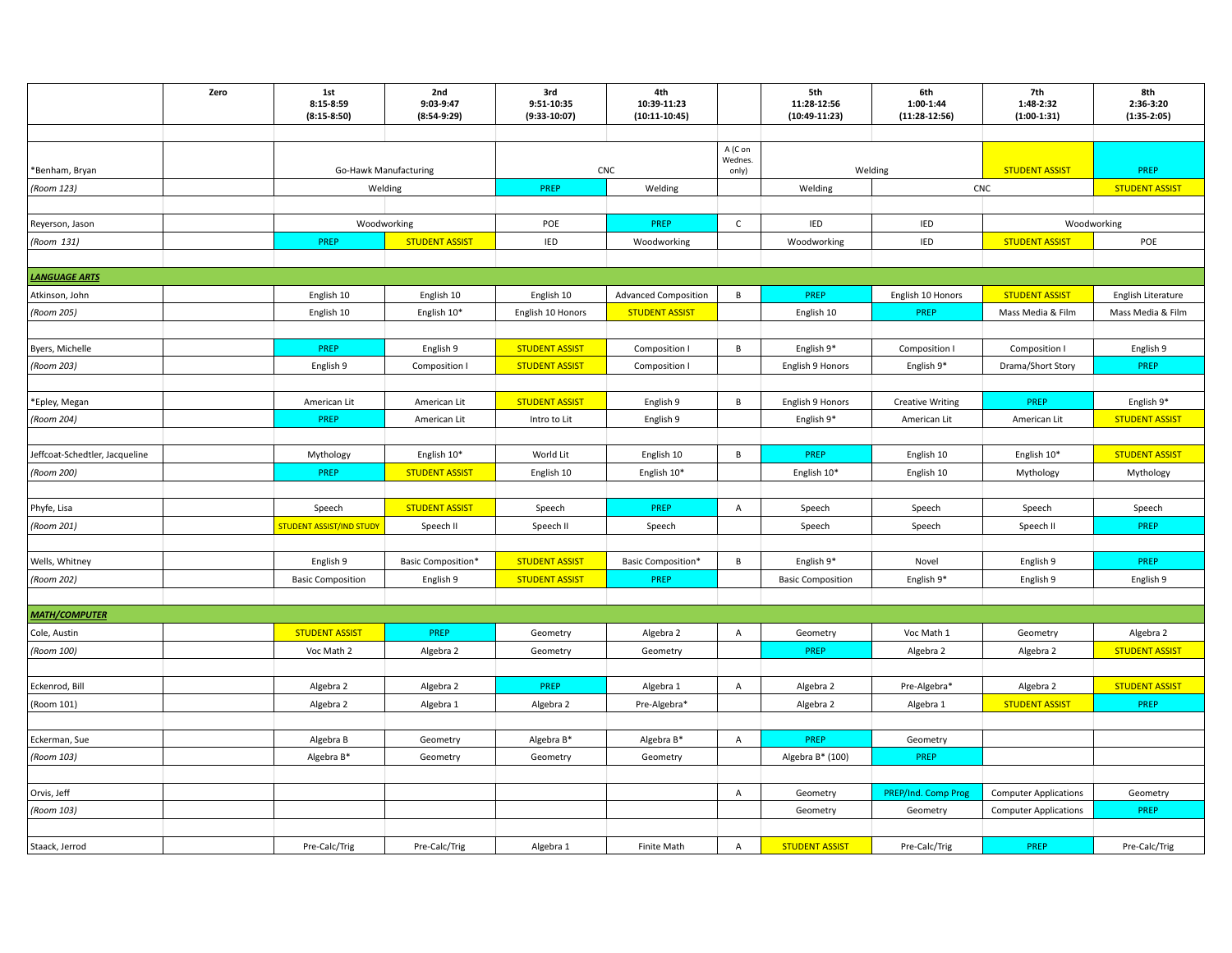|                             | Zero                    | 1st<br>8:15-8:59<br>$(8:15-8:50)$ | 2nd<br>9:03-9:47<br>$(8:54-9:29)$   | 3rd<br>9:51-10:35<br>$(9:33-10:07)$ | 4th<br>10:39-11:23<br>$(10:11-10:45)$ |                | 5th<br>11:28-12:56<br>$(10:49-11:23)$ | 6th<br>1:00-1:44<br>$(11:28-12:56)$ | 7th<br>1:48-2:32<br>$(1:00-1:31)$ | 8th<br>2:36-3:20<br>$(1:35-2:05)$ |
|-----------------------------|-------------------------|-----------------------------------|-------------------------------------|-------------------------------------|---------------------------------------|----------------|---------------------------------------|-------------------------------------|-----------------------------------|-----------------------------------|
| (Room 104A)                 |                         | PREP                              | Intro to Calc                       | Pre-Calc/Trig                       | Pre-Calc/Trig                         |                | <b>STUDENT ASSIST</b>                 | Pre-Calc/Trig                       | Intro to Calc                     | Pre-Calc/Trig                     |
|                             |                         |                                   |                                     |                                     |                                       |                |                                       |                                     |                                   |                                   |
| Wheeler, Emily              |                         | Algebra 1                         | Algebra 1                           | <b>STUDENT ASSIST</b>               | Algebra A*                            | $\overline{A}$ | Algebra A*                            | Algebra A                           | Algebra 1                         | PREP                              |
| (Room 102)                  |                         | Algebra 1                         | Algebra A                           | <b>STUDENT ASSIST</b>               | Algebra A*                            |                | Algebra 1                             | Algebra A*                          | Algebra 1                         | PREP                              |
|                             |                         |                                   |                                     |                                     |                                       |                |                                       |                                     |                                   |                                   |
| <b>MUSIC</b>                |                         |                                   |                                     |                                     |                                       |                |                                       |                                     |                                   |                                   |
| McLellan, Matt              |                         | Lessons                           | Orchestra                           | Lessons                             | Guitar (Odd)                          | $\mathsf{C}$   | Lessons                               | Lessons                             | Lessons                           | Lessons                           |
| (Room 134)                  |                         | Lessons                           | Orchestra                           | Lessons                             | Lessons                               |                | Lessons                               | Guitar (Even)                       | Lessons                           | Lessons                           |
|                             |                         |                                   |                                     |                                     |                                       |                |                                       |                                     |                                   |                                   |
| Stover, Eric                |                         | Band                              | Lessons                             | Lessons                             | Lessons                               | $\mathsf{C}$   |                                       |                                     |                                   |                                   |
| (Room 128)                  |                         | Concert Band                      | Lessons                             | Lessons                             | Lessons                               |                |                                       |                                     |                                   |                                   |
|                             |                         |                                   |                                     |                                     |                                       |                |                                       |                                     |                                   |                                   |
| *Vowels, Jim                |                         | Band                              | Lessons                             | Lessons                             | Lessons                               | $\mathsf{C}$   | Lessons                               | Lessons                             | Lessons                           | Lessons                           |
| (Room 128)                  |                         | Lessons                           | Lessons                             | Lessons                             | Symphonic Band                        |                | Lessons                               | Lessons                             | Lessons                           | Lessons                           |
|                             |                         |                                   |                                     |                                     |                                       |                |                                       |                                     |                                   |                                   |
| Wessel, Greg                |                         | Lessons                           | Lessons                             | Lessons                             | Lessons                               | $\mathsf{C}$   | Chamber Choir                         | Lessons                             | <b>Bass Choir</b>                 | <b>Treble Choir</b>               |
| (Room 134)                  |                         | Lessons                           | Lessons                             | Lessons                             | Lessons                               |                | Chamber Choir                         | Lessons                             | Lessons                           | Concert Choir                     |
|                             |                         |                                   |                                     |                                     |                                       |                |                                       |                                     |                                   |                                   |
| PHYSICAL EDUCATION/HEALTH   |                         |                                   |                                     |                                     |                                       |                |                                       |                                     |                                   |                                   |
| Caldwell, RIck              | Strength & Conditioning | Strength & Conditioning           | PREP                                | <b>STUDENT ASSIST</b>               | <b>Success Center</b>                 | $\mathsf{C}$   | <b>Success Center</b>                 | <b>Success Center</b>               | OFF CONTRACT                      | OFF CONTRACT                      |
| (ICN)                       | Strength & Conditioning | Strength & Conditioning           | PREP                                | <b>STUDENT ASSIST</b>               | <b>Success Center</b>                 |                | <b>Success Center</b>                 | <b>Success Center</b>               | OFF CONTRACT                      | OFF CONTRACT                      |
|                             |                         |                                   |                                     |                                     |                                       |                |                                       |                                     |                                   |                                   |
| *Chaplin, Casey             |                         | <b>ITS/ITS</b>                    | PWF/ITS                             | ITS/ITS                             | PWF/ITS                               | $\mathsf{C}$   | <b>STUDENT ASSIST</b>                 | PREP                                | PWF/ITS                           | Strength & Conditioning           |
| (Room 144B)                 |                         | ITS/ITS                           | ITS/ITS                             | ITS/ITS                             | ITS/ITS                               |                | <b>STUDENT ASSIST</b>                 | PREP                                | ITS/ITS                           | Strength & Conditioning           |
|                             |                         |                                   |                                     |                                     |                                       |                |                                       |                                     |                                   |                                   |
| Dawson, Wende<br>(Room 220) |                         | Health<br>PREP                    | Applied Health & Wellness<br>Health | Health<br>Applied Health & Wellness | Health<br>Health                      | $\mathsf{C}$   | PREP<br>Health                        | Health<br>Health                    | <b>STUDENT ASSIST</b>             | ITS/ITS<br>ITS/ITS                |
|                             |                         |                                   |                                     |                                     |                                       |                |                                       |                                     | <b>STUDENT ASSIST</b>             |                                   |
| Steege, Nate                | Strength & Conditioning | Strength & Conditioning           | <b>STUDENT ASSIST</b>               | PWF/PWF                             | PREP                                  | $\mathsf{C}$   | PWF/PWF                               | PWF/PWF                             | OFF CONTRACT                      | OFF CONTRACT                      |
| (GPEC)                      | Strength & Conditioning | Strength & Conditioning           | <b>STUDENT ASSIST</b>               | PWF/PWF                             | PREP                                  |                | PWF/PWF                               | PWF/PWF                             | OFF CONTRACT                      | OFF CONTRACT                      |
|                             |                         |                                   |                                     |                                     |                                       |                |                                       |                                     |                                   |                                   |
| <b>SCIENCE</b>              |                         |                                   |                                     |                                     |                                       |                |                                       |                                     |                                   |                                   |
| Anhalt, Paul                |                         | PS: Physics*                      | PS: Chemistry                       | Science Issues                      | PS: Chemistry*                        | A              | PS: Physics                           | PS: Physics*                        | PREP                              | <b>STUDENT ASSIST</b>             |
| (Room 113)                  |                         | PS: Physics                       | Science Issues*                     | PS: Physics*                        | PREP                                  |                | <b>STUDENT ASSIST</b>                 | PS: Physics                         | PS: Physics                       | PS: Chemistry*                    |
|                             |                         |                                   |                                     |                                     |                                       |                |                                       |                                     |                                   |                                   |
| *Bates, Barb                |                         | Earth Science                     | Earth Science                       | <b>STUDENT ASSIST</b>               | Earth Science                         | $\mathsf{A}$   | Anatomy & Physiology                  | PREP                                | Anatomy & Physiology              | Earth Science                     |
| (Room 301)                  |                         | Anatomy & Physiology              | <b>Biology: Cells</b>               | Biology: Cells*                     | <b>STUDENT ASSIST</b>                 |                | PREP                                  | <b>Biology: Cells</b>               | <b>Biology: Cells</b>             | Anatomy & Physiology              |
|                             |                         |                                   |                                     |                                     |                                       |                |                                       |                                     |                                   |                                   |
| Borglum, Renee              |                         | Earth Science*                    | Earth Science                       | <b>STUDENT ASSIST</b>               | Earth Science*                        | $\overline{A}$ | Earth Science                         | Earth Science                       | Earth Science*                    | PREP                              |
| (Room 108)                  |                         | PREP                              | Biology: Ecology                    | <b>STUDENT ASSIST</b>               | Science Issues*                       |                | Biology: Ecology                      | Biology: Ecology                    | Biology: Ecology*                 | Biology: Ecology                  |
|                             |                         |                                   |                                     |                                     |                                       |                |                                       |                                     |                                   |                                   |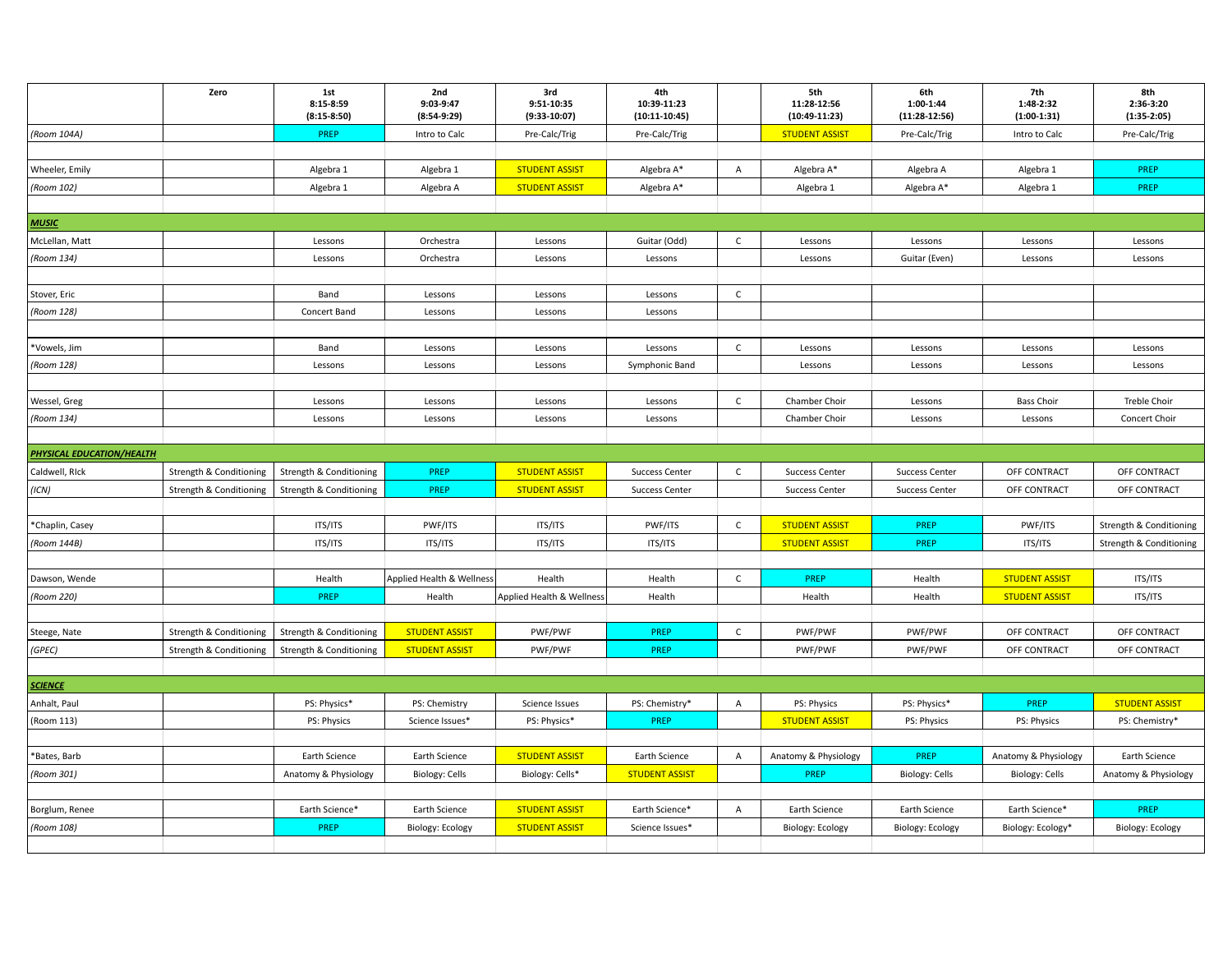|                          | Zero | 1st<br>8:15-8:59<br>$(8:15-8:50)$ | 2nd<br>9:03-9:47<br>$(8:54-9:29)$ | 3rd<br>9:51-10:35<br>$(9:33-10:07)$ | 4th<br>10:39-11:23<br>$(10:11-10:45)$ |                    | 5th<br>11:28-12:56<br>$(10:49-11:23)$ | 6th<br>1:00-1:44<br>$(11:28-12:56)$ | 7th<br>1:48-2:32<br>$(1:00-1:31)$ | 8th<br>2:36-3:20<br>$(1:35-2:05)$ |
|--------------------------|------|-----------------------------------|-----------------------------------|-------------------------------------|---------------------------------------|--------------------|---------------------------------------|-------------------------------------|-----------------------------------|-----------------------------------|
| Mugan, Paul              |      | Biology: Cells*                   | Biology: Cells                    | Biology: Cells                      | <b>Biology: Cells</b>                 | A                  | <b>Biology: Cells</b>                 | <b>STUDENT ASSIST</b>               | PREP                              | AP Biology                        |
| (Room 111)               |      | Biology: Ecology*                 | Biology: Ecology*                 | <b>STUDENT ASSIST</b>               | Biology: Ecology                      |                    | PREP                                  | Biology: Ecology                    | Biology: Ecology                  | AP Biology                        |
|                          |      |                                   |                                   |                                     |                                       |                    |                                       |                                     |                                   |                                   |
| Ross, Kim                |      | <b>STUDENT ASSIST</b>             | Chemistry                         | Chemistry                           | Chemistry                             | A                  | Chemistry                             | Physics                             | Chemistry                         | PREP                              |
| (Room 302)               |      | Physics                           | Chemistry                         | Chemistry                           | Chemistry                             |                    | PREP                                  | Chemistry                           | Chemistry                         | <b>STUDENT ASSIST</b>             |
|                          |      |                                   |                                   |                                     |                                       |                    |                                       |                                     |                                   |                                   |
| <b>SOCIAL STUDIES</b>    |      |                                   |                                   |                                     |                                       |                    |                                       |                                     |                                   |                                   |
| Burrow, Beth             |      | <b>STUDENT ASSIST</b>             | TAG                               | AP American History                 | AP American History                   | B                  | AP Government                         | <b>PREP</b>                         | AP Government                     | Philosophy (Odd)                  |
| (Room 217)               |      | <b>STUDENT ASSIST</b>             | TAG                               | PREP                                | AP American History                   |                    | AP Government                         | Philosophy (Odd)                    | AP American History               | AP Government                     |
|                          |      |                                   |                                   |                                     |                                       |                    |                                       |                                     |                                   |                                   |
| *Milke, Jason            |      | <b>Behavioral Sciences</b>        | Contemporary Issues               | Contemporary Issues                 | PREP                                  | $\,$ B             | <b>STUDENT ASSIST</b>                 | Contemporary Issues                 | Contemporary Issues               | American History*                 |
| (Room 401)               |      | <b>Behavioral Sciences</b>        | Contemporary Issues               | Contemporary Issues                 | <b>Behavioral Sciences</b>            |                    | <b>STUDENT ASSIST</b>                 | Contemporary Issues                 | PREP                              | American History*                 |
|                          |      |                                   |                                   |                                     |                                       |                    |                                       |                                     |                                   |                                   |
| Uhlenhopp, Darren        |      | American History                  | PREP                              | American History                    | American History                      | B                  | American History*                     | <b>STUDENT ASSIST</b>               | American History                  | American History                  |
| (Room 218)               |      | American History                  | American History                  | American History                    | American History                      |                    | American History                      | <b>STUDENT ASSIST</b>               | American History*                 | <b>PREP</b>                       |
|                          |      |                                   |                                   |                                     |                                       |                    |                                       |                                     |                                   |                                   |
| Whitcome, Eric           |      | <b>Success Center</b>             | <b>Behavioral Sciences</b>        | <b>STUDENT ASSIST</b>               | <b>Behavioral Sciences</b>            | $\, {\bf B}$       | Modern World History                  | PREP                                | <b>Success Center</b>             | <b>Success Center</b>             |
| (Room 214)               |      | <b>Behavioral Sciences</b>        | <b>Success Center</b>             | <b>Behavioral Sciences</b>          | <b>STUDENT ASSIST</b>                 |                    | <b>Behavioral Sciences</b>            | PREP                                | <b>Success Center</b>             | <b>Success Center</b>             |
|                          |      |                                   |                                   |                                     |                                       |                    |                                       |                                     |                                   |                                   |
| Steenhoek, Lukas         |      | PREP                              | Ancient World History             | Ancient World History               | Modern World History                  | B                  | Government*                           | Government                          | Government                        | <b>STUDENT ASSIST</b>             |
| (Room 402)               |      | Government                        | Modern World History              | Government                          | Government                            |                    | Government*                           | Ancient World History               | PREP                              | <b>STUDENT ASSIST</b>             |
|                          |      |                                   |                                   |                                     |                                       |                    |                                       |                                     |                                   |                                   |
| <b>SPECIAL EDUCATION</b> |      |                                   |                                   |                                     |                                       |                    |                                       |                                     |                                   |                                   |
|                          |      |                                   |                                   |                                     |                                       | C (A on<br>Wednes. |                                       |                                     |                                   |                                   |
| Chettinger, Ross         |      | PS: Physics (Anhalt)              | Skills                            | Skills                              | PS:Chemistry (Anhalt)                 | only)              | Dynamics of Inclusion (205)           | PS:Physics (Anhalt)                 | <b>PREP</b>                       | <b>STUDENT ASSIST</b>             |
| (Room 104B)              |      | <b>STUDENT ASSIST</b>             | Science Issues (Anhalt)           | PS:Physics (Anhalt)                 | Dynamics of Inclusion (205)           |                    | Skills                                | <b>PREP</b>                         | Skills                            | PS:Chemistry (Anhalt)             |
|                          |      |                                   |                                   |                                     |                                       |                    |                                       |                                     |                                   |                                   |
| Kappmeyer, Michelle      |      | Earth Science (Borglum)           | PREP                              | Skills 9                            | Earth Science (Borglum)               | B                  | English 9 (Byers)                     | <b>STUDENT ASSIST</b>               | Earth Science (Borglum)           | Skills 9                          |
| (Room 207)               |      | Biology: Ecology (Mugan)          | Biology: Ecology (Mugan)          | Skills 9                            | PREP                                  |                    | <b>STUDENT ASSIST</b>                 | English 9 (Byers)                   | Biology: Ecology (Borglum)        | Skills 9                          |
|                          |      |                                   |                                   |                                     |                                       |                    |                                       |                                     |                                   |                                   |
| Kneip, Dave              |      | PREP                              | <b>STUDENT ASSIST</b>             | Reading-D                           | Reading-C                             | B                  | Am. History (Uhlenhopp)               | Skills                              | <b>Skills</b>                     | Am. History (Milke)               |
| (Room 105A)              |      | Skills                            | PREP                              | <b>STUDENT ASSIST</b>               | Science Issues (Borglum)              |                    | Reading-D                             | Skills                              | Reading-C                         | Am. History (Milke)               |
|                          |      |                                   |                                   |                                     |                                       |                    |                                       |                                     |                                   |                                   |
| Seehusen, Danielle       |      | DL English                        | DL Math                           | <b>STUDENT ASSIST</b>               | Algebra A (Wheeler)                   | $\, {\bf B}$       | Am Gov (Steenhoek)                    | PREP                                | Skills                            | <b>DL Science</b>                 |
| (Room 105B)              |      | PREP                              | DL Math                           | <b>DL Science</b>                   | Algebra A (Wheeler)                   |                    | Am Gov (Steenhoek)                    | DL English                          | <b>STUDENT ASSIST</b>             | Skills                            |
|                          |      |                                   |                                   |                                     |                                       |                    |                                       |                                     |                                   |                                   |
| Turner, Pam              |      | <b>STUDENT ASSIST</b>             | English 10 (JS)                   | Algebra B (Eckerman)                | Algebra B (Eckerman)                  | $\mathsf{C}$       | Skills (105 A)                        | <b>PREP</b>                         | English 10 (JS)                   | <b>Skills (105A)</b>              |
| (Room 208A)              |      | Algebra B (Eckerman)              | <b>STUDENT ASSIST</b>             | <b>PREP</b>                         | <b>Skills (105A)</b>                  |                    | Algebra B (Eckerman)                  | English 10 (JS)                     | Am. History (Uhlenhopp)           | <b>Skills (105A)</b>              |
|                          |      |                                   |                                   |                                     |                                       |                    |                                       |                                     |                                   |                                   |
| Walvatne, Rich           |      | Biology: Cells (Mugan)            | Basic Comp (Wells)                | <b>Skills (214)</b>                 | Basic Comp (Wells)                    | Α                  | Algebra A (Wheeler)                   | <b>PREP</b>                         | <b>STUDENT ASSIST</b>             | Skills 9 (105C)                   |
| (Room 207)               |      | <b>Skills (207)</b>               | English 10 (JS)                   | Biology: Cells (Bates)              | <b>STUDENT ASSIST</b>                 |                    | English 10 (JS)                       | Algebra A (Wheeler)                 | PREP                              | Skills 9 (104B)                   |
|                          |      |                                   |                                   |                                     |                                       |                    |                                       |                                     |                                   |                                   |